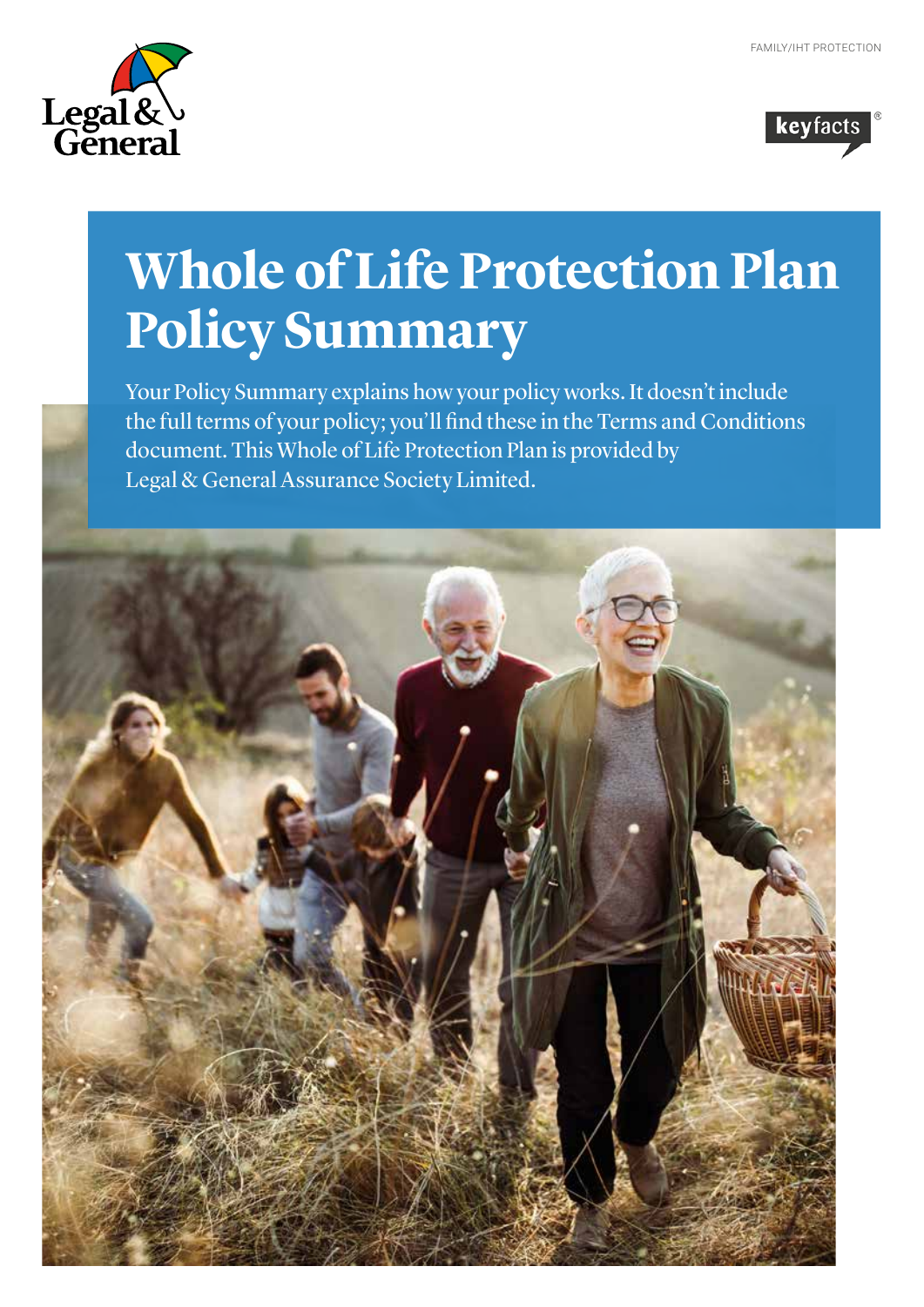

Our policies are designed to give you the type and amount of cover you choose for the rest of your life.

After you take out a policy we'll send you a Policy Schedule. This will show the details of your cover. If something isn't included, it may be because you didn't choose it, it wasn't available, or we had to exclude it to offer you cover.

You should check your policy from time to time to make sure it still meets your needs and provides the right level of cover.

The following cover options may not be available to everyone. This will depend on how you apply and the life insured's personal circumstances.

When we say 'you' or 'your' we mean the owner(s) of the policy who is/are legally entitled to receive the amount of cover when a valid claim is made. This may include trustee(s), assignee(s) or personal representative(s) (where appropriate) and may be the life insured.

When we say 'life insured' we mean the person whose life is covered under the policy. If there is more than one life covered then this definition covers all lives insured.

### **How your cover works**

Our Whole of Life Protection Plan is designed to cover the life insured for the rest of their life and pay out a lump sum when they die. You will need to ensure that you will be able to pay the premiums for the rest of the life insured's life as they will be payable up until their death. The policy can be used to help protect the life insured's family's lifestyle and everyday living expenses or help fund any Inheritance Tax (IHT) liability that may be payable on their death.

IHT is a tax which may be payable on certain transfers of assets, for example, a gift. IHT can also be payable on certain deemed or hypothetical transfers of assets, for example, on each 10-year anniversary of a discretionary trust or flexible trust, or on death.

Once the lump sum has been paid the policy will end and no further benefits or premiums will be payable.

This policy can cover just one person (single policy) or it could cover two people (joint policy).

#### **Single life cover**

Single life cover will cover one person and pay out a lump sum when they die.

#### **Joint life cover**

If joint life cover is chosen, two people will be covered. We will still only pay out the amount of cover once, but you can choose whether this is paid when the:

- first person covered dies (joint life first death), or
- when both people covered have died (joint life second death).

If you are taking out this plan for IHT purposes, and wish to take out a joint life plan, you will need to set up the plan on a joint life second death basis. This is because IHT may not be payable if the estate passes to a spouse or registered civil partner as long as they are UK domiciled. This means an IHT liability may not be incurred until the second person covered dies.

The policy has no cash-in value at any time.

### **Cover type**

You may be able to choose between the following types of cover:

#### **Level cover:**

The amount of cover will stay the same throughout the length of the policy.

#### **Increasing cover:**

The amount of cover will increase each year in line with the change in inflation, using the Retail Prices Index (RPI), up to a maximum of 10%. Your cover won't increase if the change to the RPI is 1% or less.

If you decline the increase at review we won't offer you this option again.

i) More information about types of cover can be found in the Policy Terms & Conditions.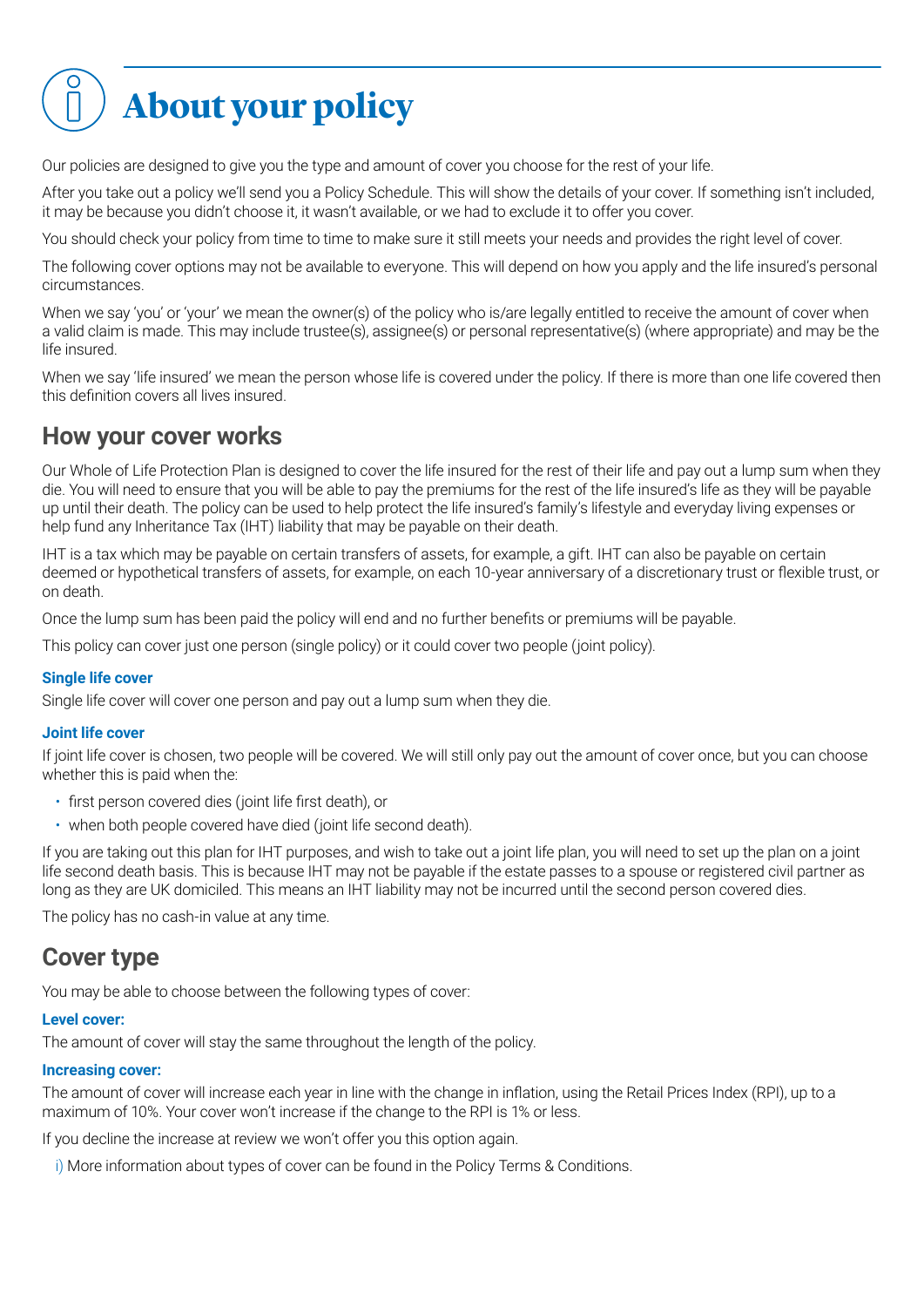## **Cover type** (continued)

#### **Who can apply?**

You can apply for cover if:

- the life insured is a UK resident; and,
- the life insured is aged between 18 to 84.

The policy will continue until the life insured dies.

### **Premiums**

If you are given the option when you apply, you can choose:

#### **Guaranteed premiums:**

The premium will stay the same throughout the length of the policy unless you make changes to your policy.

#### **Increasing cover:**

If you choose increasing cover the premium you pay will increase each year in line with the change in inflation, using RPI multiplied by two.

If change to the RPI is less than 1% your premium will stay the same until the next review.

i) For more information see the Policy Terms & Conditions.

How much you pay will depend on your needs and individual circumstances. We'll confirm the premium before your cover starts. Premiums are payable for the rest of the life insured's life.

i) If you stop paying premiums your cover will end 30 days after the first missed premium.



## **Additional benefits**

#### **Before cover starts:**

If you apply for cover but we need to assess your application, Accidental Death Benefit is included for no extra cost. This cover could pay out the lower of the required cover amount or £300,000 (between all applications) if the life insured dies due to an accident. Accidental Death Benefit starts from when we receive your application for up to 90 days.

i) An accident is defined as a person dying after sustaining bodily injuries caused by accidental, violent, external and visible means, which is the sole and independent cause of death, where the death occurs within 90 days of such an accident taking place.

The cover ends when we accept, postpone or decline the application. If the life insured is covered by another policy with us they will not be eligible for Accidental Death Benefit.

The amount of cover will only be paid once, either under Accidental Death Benefit or the policy itself.

#### **Waiver of premium:**

If available when you apply, you can choose to add Waiver of Premium to the cover for an extra cost. With this benefit you won't have to pay your premiums after 26 weeks if the life insured becomes incapacitated. The life insured will need to meet our definition of incapacity to enable you to claim.

i) For more information see the Policy Terms & Conditions.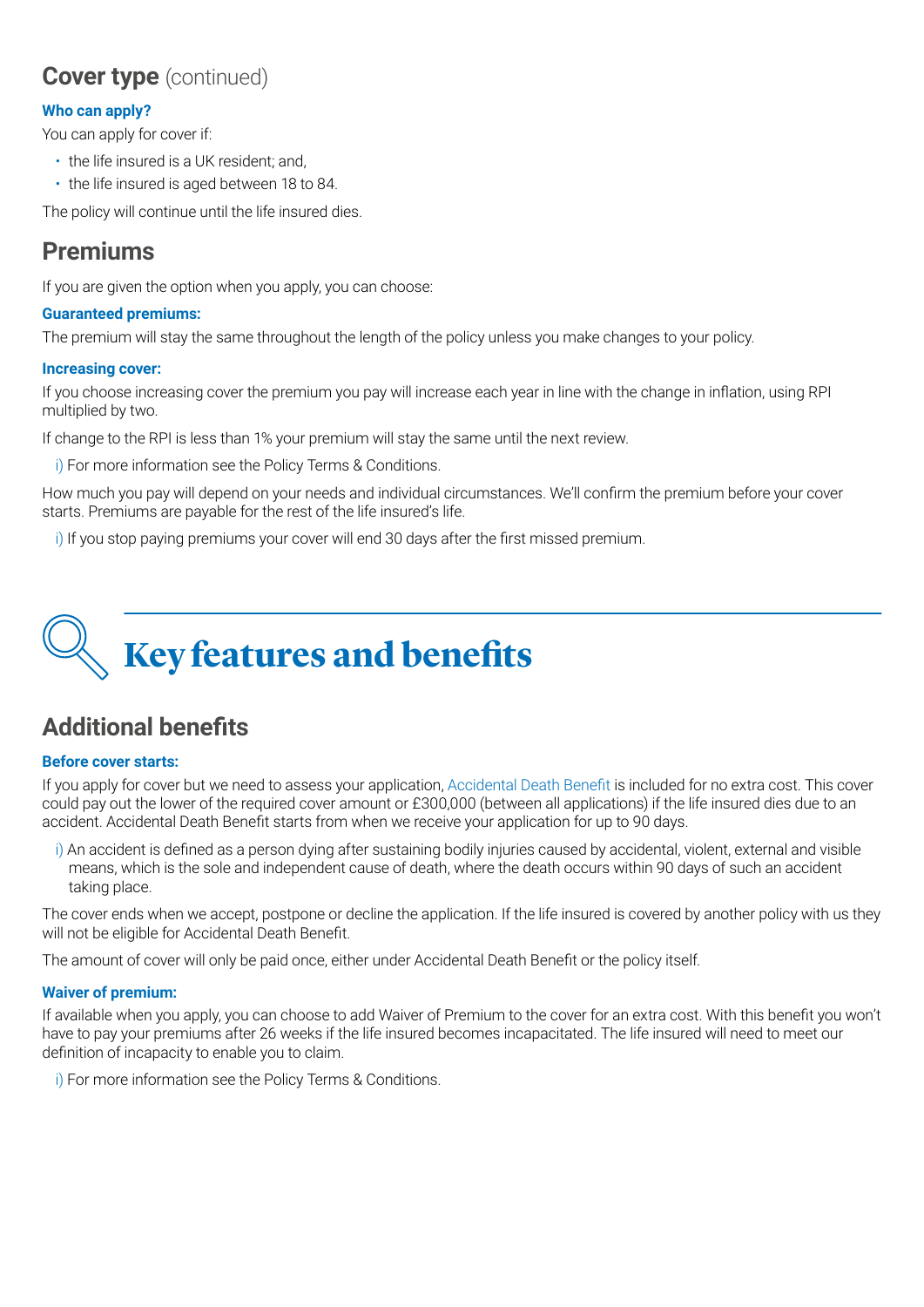## **Key exclusions and limitations**

## **When the cover won't pay out?**

- **X** If within the first year of the policy, the life insured's death is caused by suicide or, intentional and serious self-injury or an event where, in our reasonable opinion, the life insured took their own life.
- X If the life insured does not give us full and honest answers to the questions we ask before your policy starts.
- X If some elements of cover are restricted based on the information the life insured gives us, as detailed in your Policy Schedule.
- X If this policy ends because you've stopped paying your premiums.

In addition to the above, the life insured will not be covered by Accidental Death Benefit if death is caused by:

- X Suicide, intentional and serious self-injury or, an event where in our reasonable opinion, the life insured took their own life.
- *X* Taking part or attempting to take part in a dangerous sport or pastime or in any aerial flight other than as a fare paying passenger on a licensed airline.
- **X** Committing, attempting or provoking an assault or criminal offence.
- *X* War (whether declared or not), riot or civil commotion.
- **X** Taking alcohol or drugs (unless these drugs were prescribed by a registered doctor in the United Kingdom).
- *X* Accidents that happened before you applied.



You may be able to increase your cover without the need for any further medical information on certain life events. You can also ask to make other changes such as decreasing the cover amount and changing your premium payments from monthly to yearly. We'll let you know whether this is possible when we receive your request. To do this we may need to set up a new policy and your premium may need to change.

i) For more information, please read the Policy Terms & Conditions.

#### **What is the overall cost of the policy?**

This policy is designed to last for the rest of the life insured's life, as there's no fixed term we can't tell you exactly how much you'll pay over the course of your policy.

As an example, if you pay a premium of £50 a month for 30 years then the total amount of premiums you will have paid will be £18,000.

This figure may be different from what you will pay depending on:

- how long the life insured lives for, and
- if your premium has changed as a result of making changes to the policy or a change in the amount of cover in line with inflation using the changes in the Retail Prices Index.

It's important to check your policy from time to time to make sure it still meets your needs and provides the right level of cover.

#### **Are pay outs taxed?**

Any pay out that we make should be free from UK Income Tax and Capital Gains Tax. The Government may change this tax position at any time. If the policy is written under a suitable trust, the amount of cover payable on death should not form part of the estate for Inheritance Tax purposes. For more information on setting up a trust please contact us or speak to your financial adviser.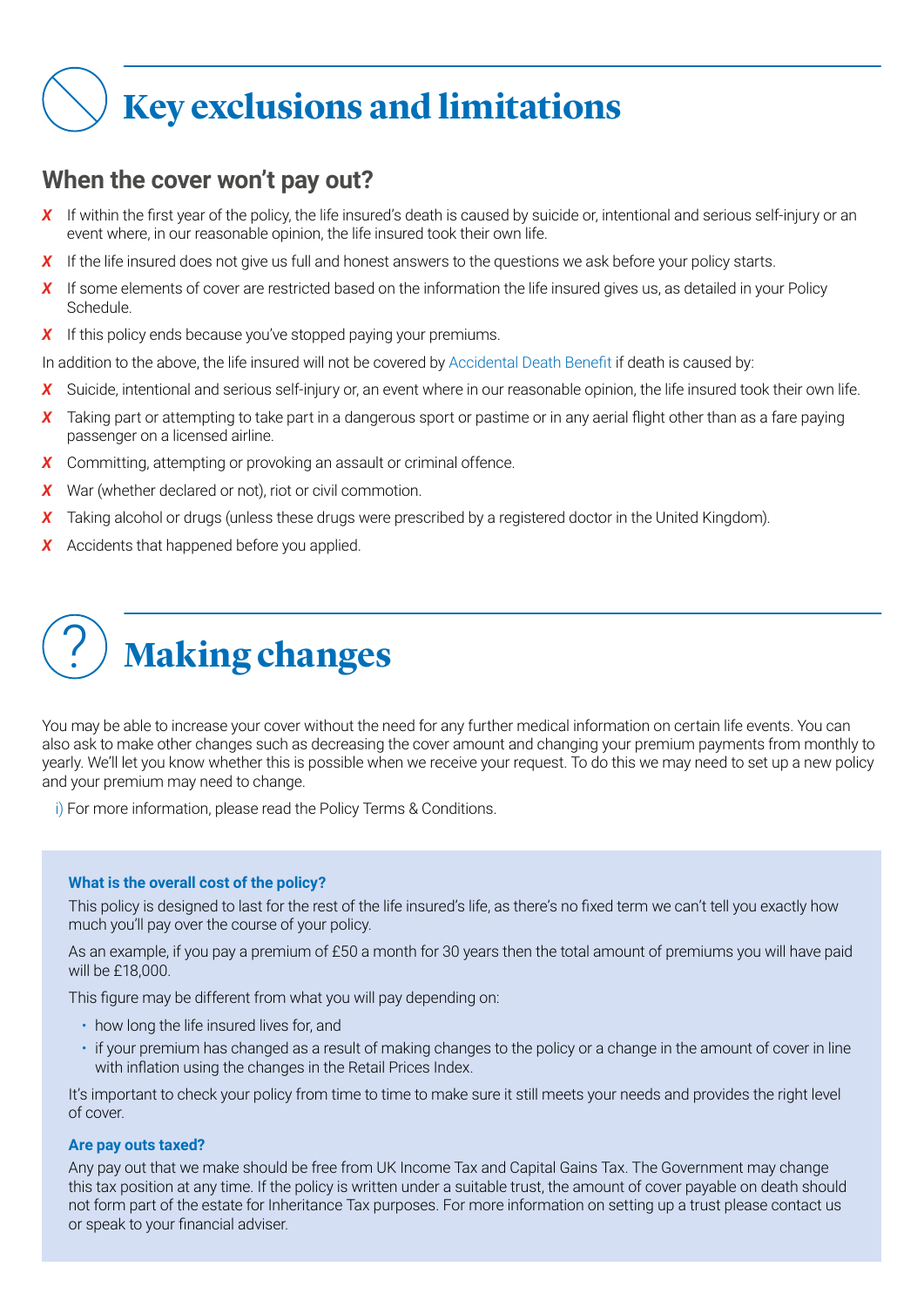#### **Can I cancel my policy?**

Once you've received the Policy Schedule, you have 30 days to change your mind. If you cancel within this time, we'll refund any premiums paid. Please refer to our contact details below.

#### **How do I make a complaint?**

We take complaints seriously, if you're unhappy about any aspect of the service you've received from us, or you'd like a copy of our complaints procedure, please refer to our contact details below.

If you're not happy with our response, you may be able to take your complaint to the Financial Ombudsman Service.

The Financial Ombudsman Service Exchange Tower, London, E14 9SR Telephone: 0800 023 4567 or 0300 123 9123.

Email: complaint.info@financial-ombudsman.org.uk

Website: www.financial-ombudsman.org.uk

#### **How do I make a claim?**

Please refer to the contact details below.

#### **Financial Services Compensation Scheme**

We are covered by the Financial Services Compensation Scheme (FSCS). You may be entitled to compensation from the scheme if we cannot meet our obligations. Whether or not you are able to claim and how much you may be entitled to will depend on the specific circumstances at the time. For further information about the scheme please contact the FSCS at www.fscs.org.uk or call them on 0800 678 1100.

## **How to contact us**

| <b>Reason for contact</b>                                         | <b>Phone number &amp; email address</b>                                                    | <b>Contact address</b>                                                                                       |
|-------------------------------------------------------------------|--------------------------------------------------------------------------------------------|--------------------------------------------------------------------------------------------------------------|
| • General enquiries<br>• Cancel your policy<br>• Make a complaint | 0370 010 4080 $*$<br>Monday to Friday 9am to 5pm<br>protection.customerenquiries@landg.com | Legal & General Assurance<br>Society Limited,<br>City Park,<br>The Droveway,<br>Hove<br>East Sussex, BN3 7PY |
| • Death claims<br>• Waiver of premium                             | 0800 137 101 $*$<br>0800 027 9830*<br>Monday to Friday 9am to 5pm<br>MyClaim@landg.com     |                                                                                                              |

\*We may record and monitor calls. Call charges will vary.